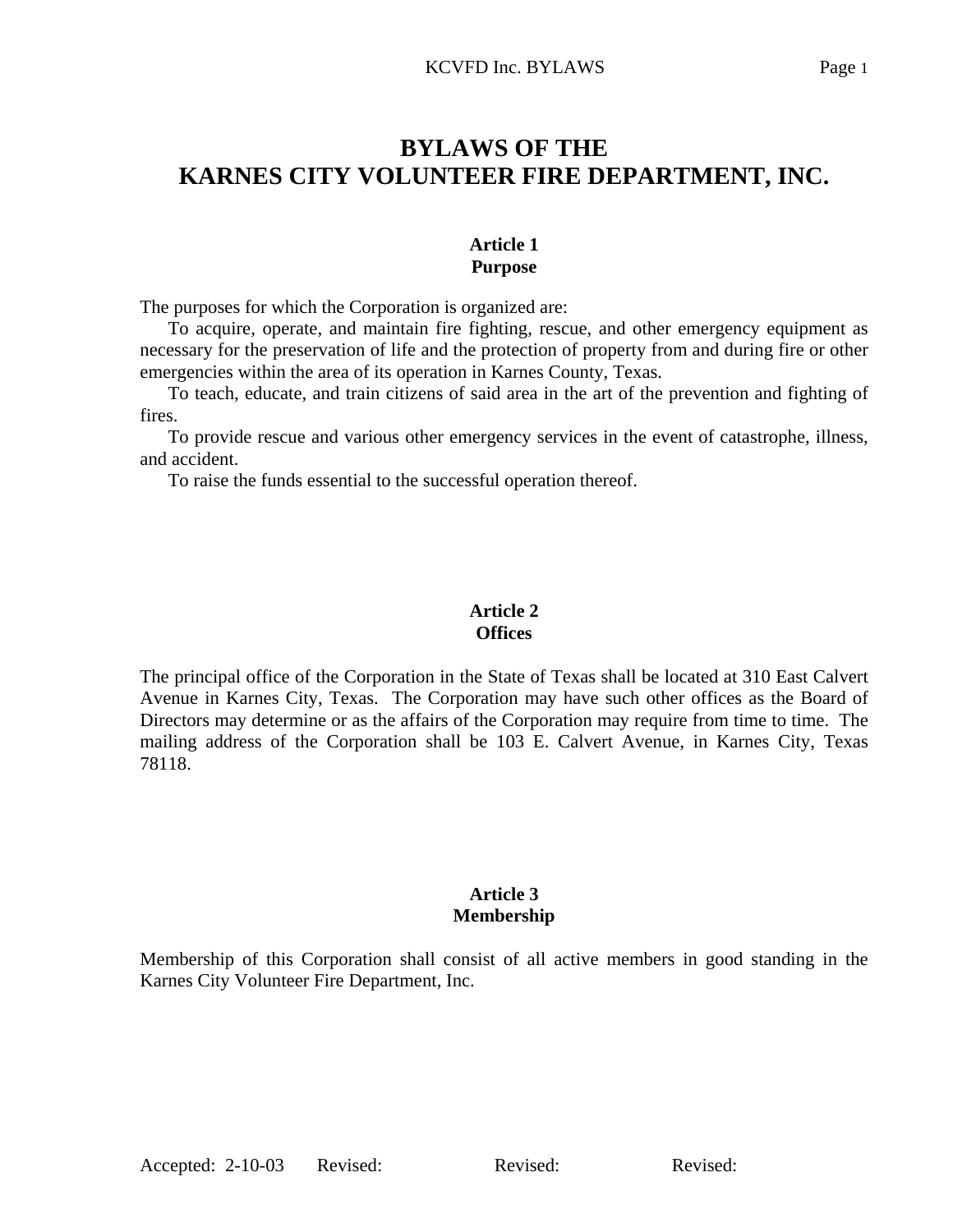#### **Article 4 Meetings**

**Section 1.** The annual meeting of the Corporation shall be held on the second Monday in February of each year, at 7:30 P.M.

**Section 2.** The regular meetings of the Corporation shall be held on the second Monday of each month, except in February, at 7:30 P.M.

**Section 3.** Special meetings may be called by the President or Vice-President as deemed necessary at their discretion.

**Section 4.** At all meetings of the Corporation, seven active members shall be necessary and sufficient to constitute a quorum for the transaction of business, and while there are seven members willing to continue, the Corporation shall not dissolve. The act of a majority of the members present and voting at any meetings at which there is a quorum shall be the act of the Corporation, except as otherwise provided in these By-laws. If a quorum shall not be present at any meeting of the Corporation, the members present there may recess the meeting from time to time without notice other than announcement at the meeting until a quorum shall be present.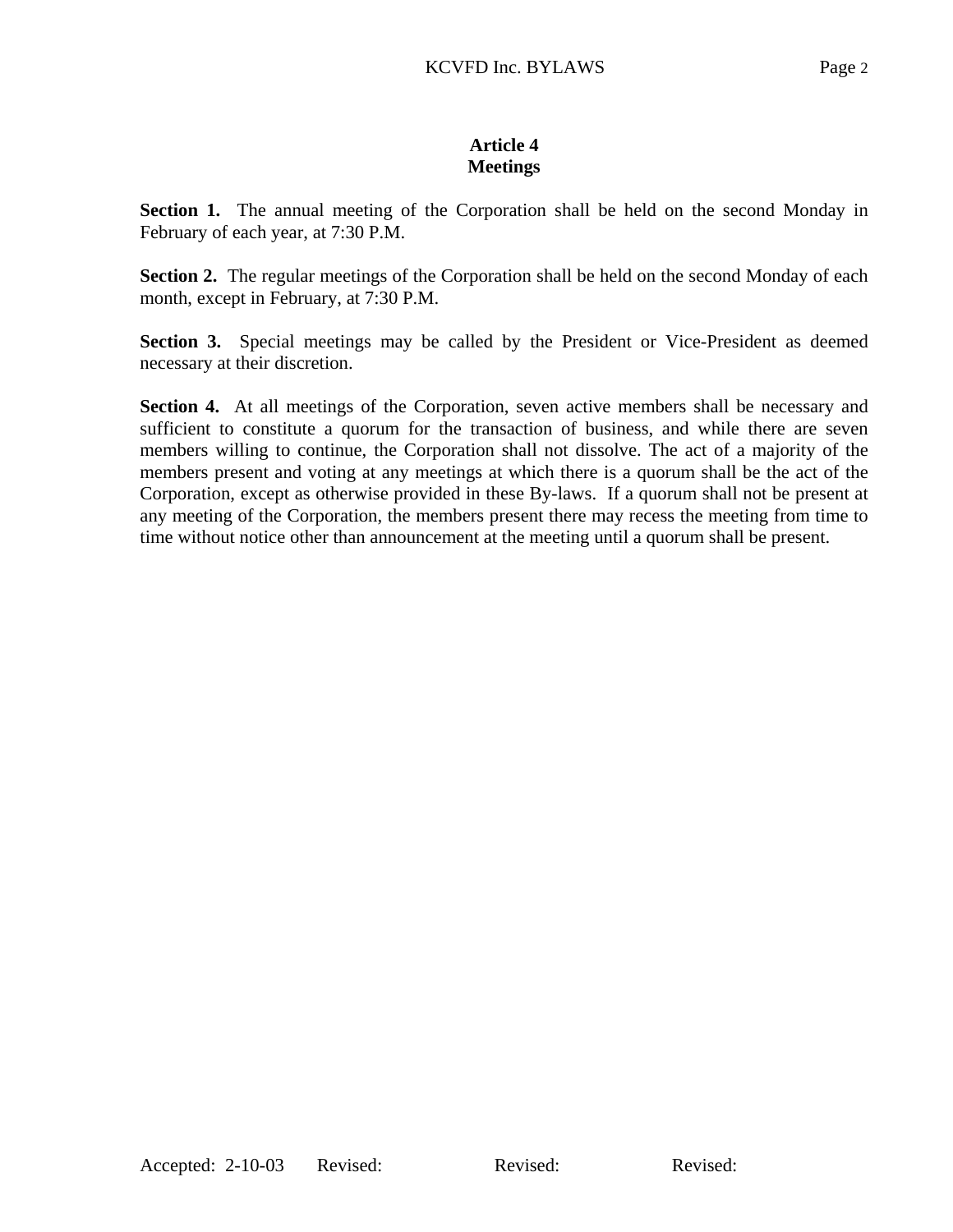### **Article 5 Directors**

**Section 1.** The Directors of the Corporation shall consist of the following:

 Four (4) Directors shall be elected to the board of the Corporation from a list of active members in good standing in the Karnes City Volunteer Fire Department, Inc.

 One (1) Director shall be appointed to the broad of the Corporation by the Mayor and/or City Council of the City of Karnes City, and shall be a member of the City Council of the City of Karnes City.

**Section 2.** The Directors shall be elected annually at the annual meeting of the Corporation in February, and shall consist of the President, Vice-President, Secretary, and Treasurer. No nomination shall be made unless the nominee is present, or their consent has been previously obtained.

**Section 3.** Any Director desiring to resign shall tender his or her resignation in writing to the Secretary. Such resignation shall take effect upon acceptance by the members at the next regular meting after the date of receipt of the resignation, or at any later dates specified therein. Any Director may be removed by a majority vote of the members present at a meeting. Upon the resignation or removal of any Director, his or her successor shall be elected at the next meeting, following the date of resignation.

**Section 4.** Directors, as such, shall not receive any compensation for their services, but may, by approval of a majority of the members present at a meeting, receive reimbursement of expenses.

## **Article 6 Executive Director**

**Section 1.** The Fire Chief shall serve as the Executive Director of the Corporation. The Executive Director shall be the chief executive officer of the Corporation and shall oversee and be responsible for the overall management and administration of the Corporation, and shall have, and exercise powers as given by the members, in the business affairs of the Corporation.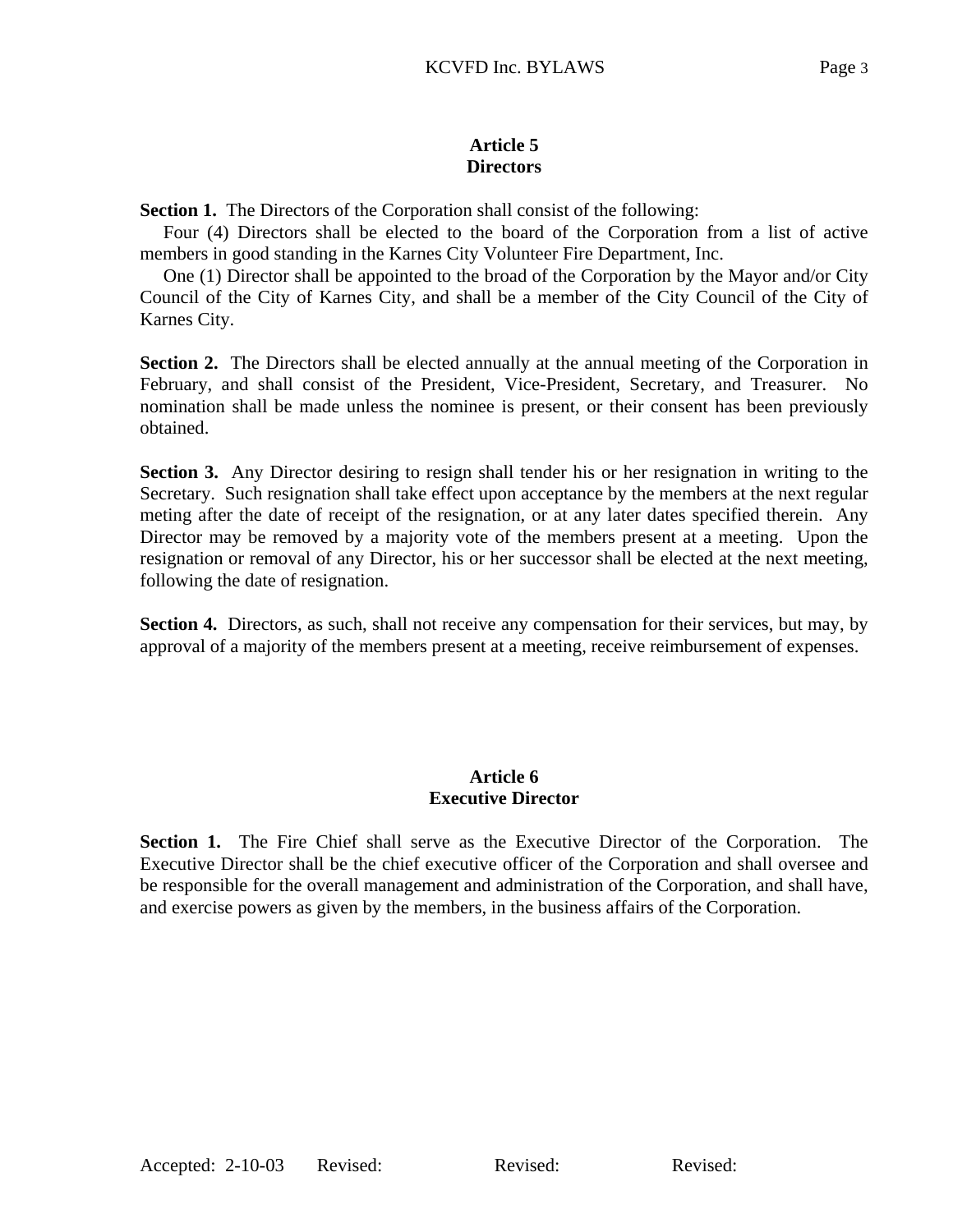#### **Article 7 Duties of Corporate Officers**

**Section 1. President.** The President shall preside at all meetings, see that all laws are properly and impartially executed, appoint all Committees and perform any other duties compatible with this office. The President shall see that all orders and resolutions of the Corporation are carried into effect. In all elections the President shall have the casting vote.

**Section 2. Vice-President** The Vice- President shall be responsible for any duties delegated to him/her by the President, and shall, in the absence of the President, preside at meetings and assume the responsibilities of the President.

**Section 3. Secretary** It shall be the duty of the Secretary to keep accurate minutes of all meetings, to call the roll when requested and to record all delinquencies. He/she shall keep all books and correspondence, and shall keep on file and preserve all papers, documents, letters, etc. addressed to or laid before the Corporation, as the President may from time to time direct. He/she shall notify the Chairman of each special Committee of their appointment as well as the members of the Committee. He/she shall keep a just and true account between the Corporation and its members and shall also submit information and articles to the news media as necessary or as the President may from time to time direct. It is the duty of the Secretary in his/her absence to see that the minutes and records are available and that a member be assigned to fulfill the duties of the Secretary.

**Section 4. Treasurer.** It shall be the duty of the Treasurer to have the custody of the corporate funds and shall keep or cause to be kept, a full and accurate accounts of receipts and disbursements in books belonging to the Corporation, and shall deposit all funds and other valuable effects in the same depositories as shall be designated by the membership. Treasurer shall render at each meeting, and such other times as may be required, a report on the financial condition of the Corporation. The treasurer shall preserve all bills, bank statements and financial documents of this Corporation and shall see that all bills are promptly paid. At the end of each term of office, a complete and accurate audit of receipts and disbursements shall be performed by a committee appointed by the President.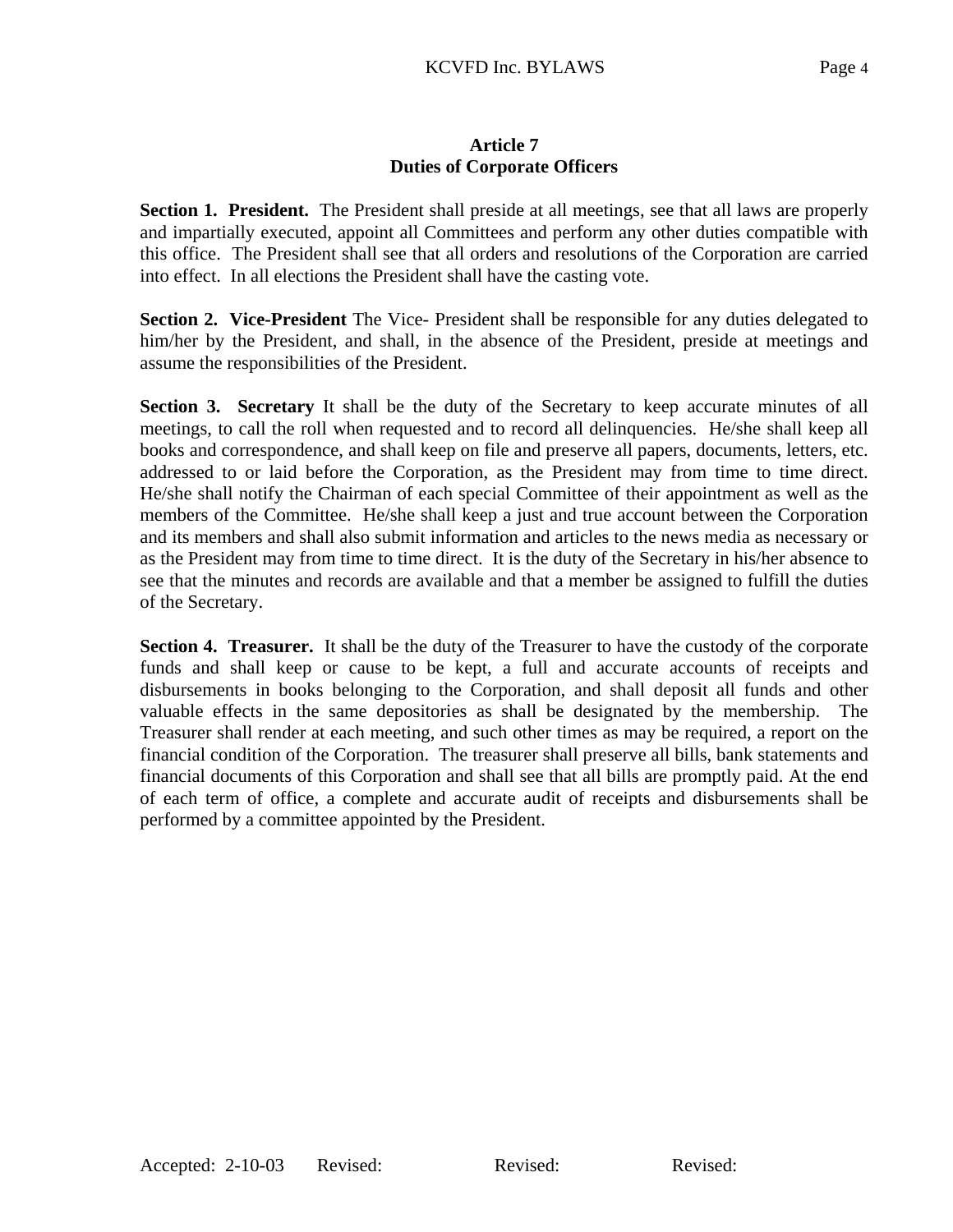#### **Article 8 Committees**

The President may, as necessary, appoint one or more Committees. Each Committee shall have, and exercise the powers of the Corporation in the business and affairs of the Corporation, when the Corporate meeting is not in session. One member shall be appointed as Chairperson of the Committee. The Chairperson shall be responsible for calling meetings of the Committee, and such Committees shall keep regular minutes of their proceedings and report the same to the members when required. The Committee shall, after completing the task that they were assigned to do, make a final report to the members.

## **Article 9 Neglect of Duty**

Any member determined to be neglectful of their duty or guilty of improper conduct not specified in these By-Laws, or for accepting an appointment on a Committee and neglecting its duties or for refusing to act when appointed shall be dealt with as the majority of the members may determine necessary.

### **Article 10 Order of Business**

- 1. Call to Order.
- 2. Reading of the Minutes.
- 3. Approval of the Minutes.
- 4. Treasurers Report.
- 5. Presenting of Bills.
- 6. Old Business.
- 7. Chief's Announcements.
- 8. New Business.
- 9. Balloting for Members.
- 10. Comments/Announcements
- 11. Adjourning the Meeting.